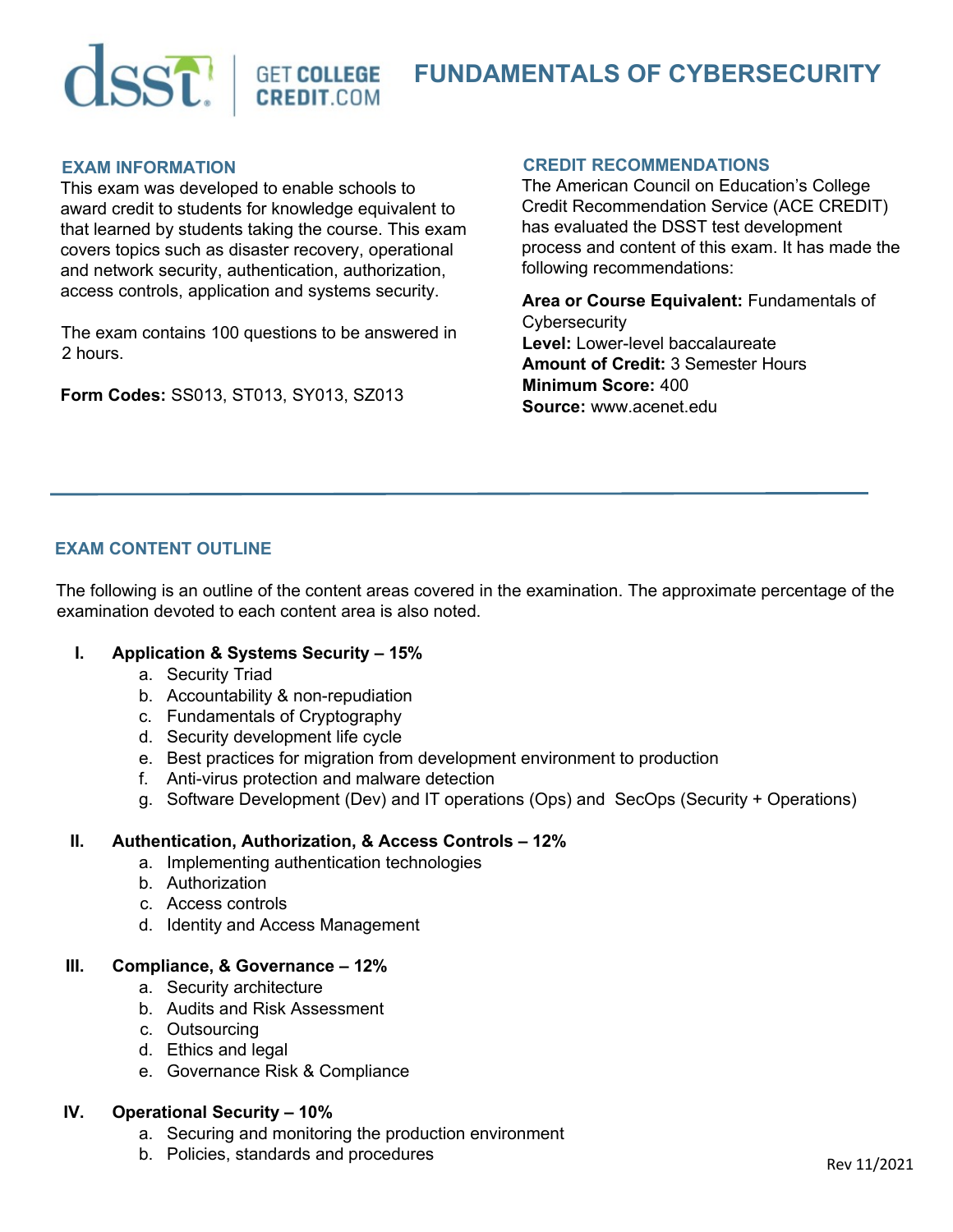# **V. Network Security – 16%**

- a. Protocols and services
- b. Analysis tools and management
- c. Infrastructure
- d. Wireless i.e. 5G,Bluetooth,LTE

#### **VI. Vulnerability Management – 17%**

- a. Penetration Testing
- b. Recognizing and mitigating threats
- c. Tools
- d. Security Awareness Training i.e. Preventing Social Engineering, Phishing etc

#### **VII. Physical & Environmental Security – 6%**

- a. Physical access controls and management
- b. Logical Controls

# **VIII. Disaster Recovery & Business Continuity – 12%**

- a. Backup and Recovery, Retention, Offsite and Cloud Storage, Archiving
- b. Business impact analysis
- c. Disaster recovery planning
- d. Business continuity planning
- e. Plan testing and maintenance
- f. Incident Response Planning

#### **REFERENCES**

Below is a list of reference publications that were either used as a reference to create the exam, or were used as textbooks in college courses of the same or similar title at the time the test was developed. You may reference either the current edition of these titles or textbooks currently used at a local college or university for the same class title. It is recommended that you reference more than one textbook on the topics outlined in this fact sheet.

You should begin by checking textbook content against the content outline provided before selecting textbooks that cover the test content from which to study.

Sources for study material are suggested but not limited to the following:

- 1. John Warsinske. (2019). Official (ISC)2 Guide to the CISSP CBK, 5<sup>th</sup> Edition. Auerbach Publications.
- 2. Pfleeger, Charles P; Pfleeger, Shari Lawrence; Maggulies, Jonathan. (2015). Security in Computing, 5<sup>th</sup> Edition. Prentice Hall PTG.
- 3. Conklin, Arthur Wm; White, Gregory (2018) CompTIA Security+ All-in-One Exam Guide (Exam SY0- 501) 5th Edition. McGraw-Hill Education

# **SAMPLE QUESTIONS**

All test questions are in a multiple-choice format, with one correct answer and three incorrect options. The following are samples of the types of questions that may appear on the exam.

1. A company needs to digitally sign all of the data sent to its customers. What should the administrator use to digitally sing the data?